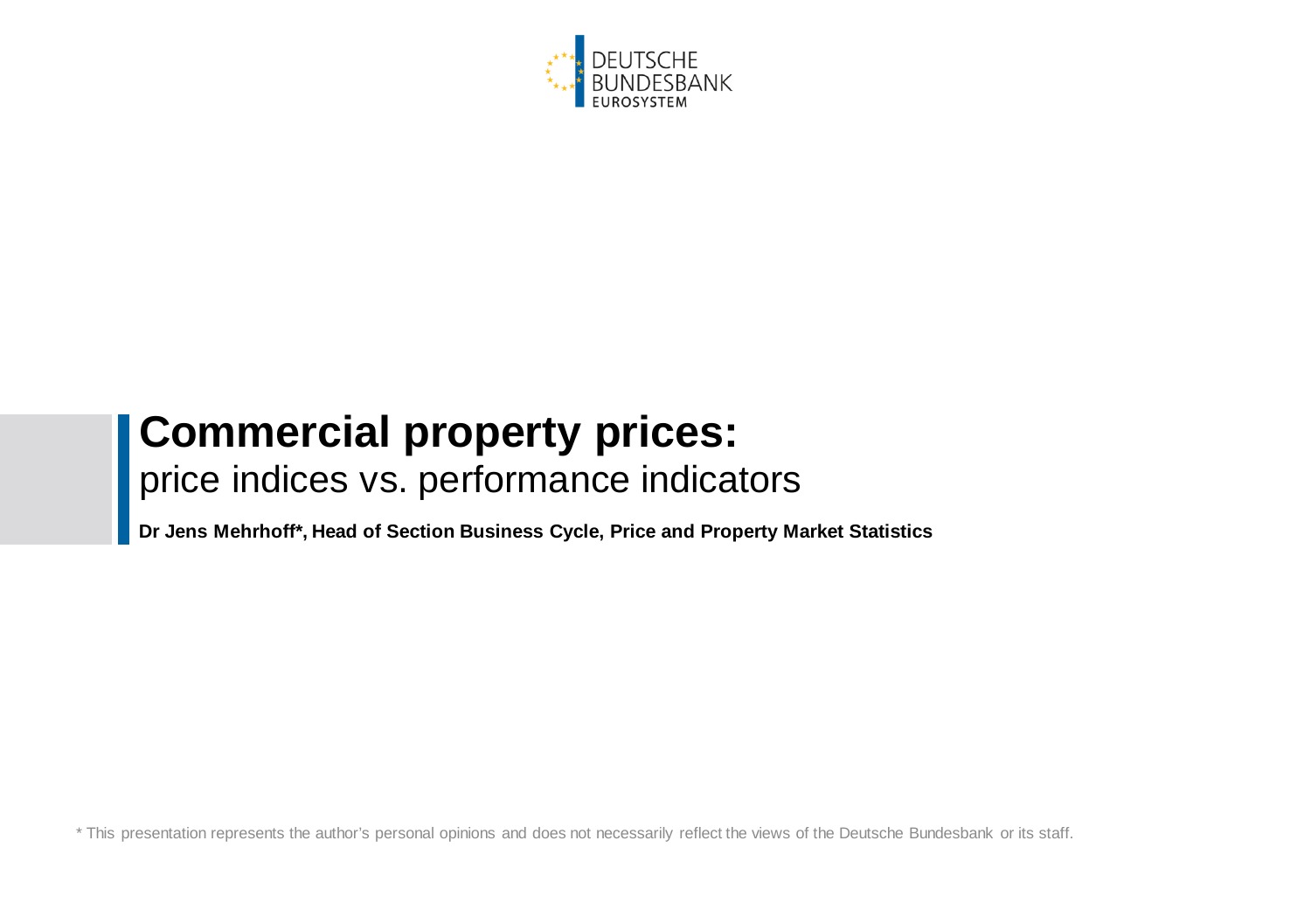#### **Questions raised in this presentation**

- 1. Comparing apples with apples
- 2. Different approaches to measurement
- 3. Prices vs. performance indicators
- 4. A stylised framework
- 5. A case study on Germany
- 6. Lessons learned

"*Real estate prices (residential and commercial)*" (Recommendation 19 of the G20 Data Gaps Initiative)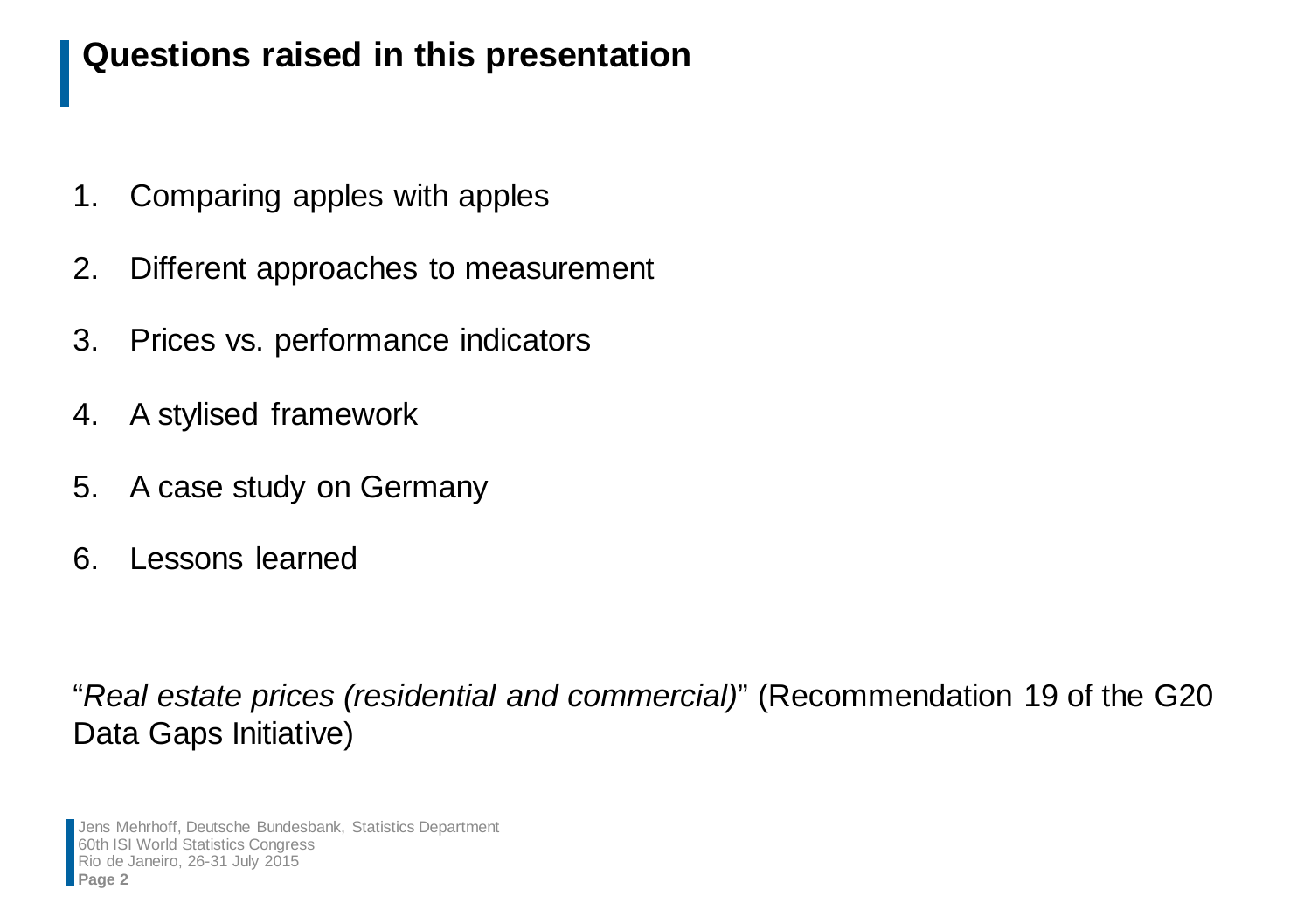# **1. Comparing apples with apples**

- −Despite the quest for swiftly disseminated indicators, it is of **utmost importance to set up a valid and reliable methodological framework** first. The **various data users make substantially different demands** on the index concepts. These, in turn, **need to be tailored for the distinctive purposes**.
- −The observation of **values and prices generally yields different results**. The change in market values between two consecutive periods does not necessarily reflect the **pure, i.e. quality-adjusted, change in prices**. It is rather a *mixtum compositum* of **quality changes** due to depreciation and renovation as well as the **quality-adjusted change in prices**; if quantities remain the same.
- −Let, for example, the **population be equal in the two periods** under consideration. **Due to depreciation the quality of all buildings will be lower** on average. *Ceteris paribus*, it follows that in such a situation **values decrease although quality-adjusted prices have remained constant**.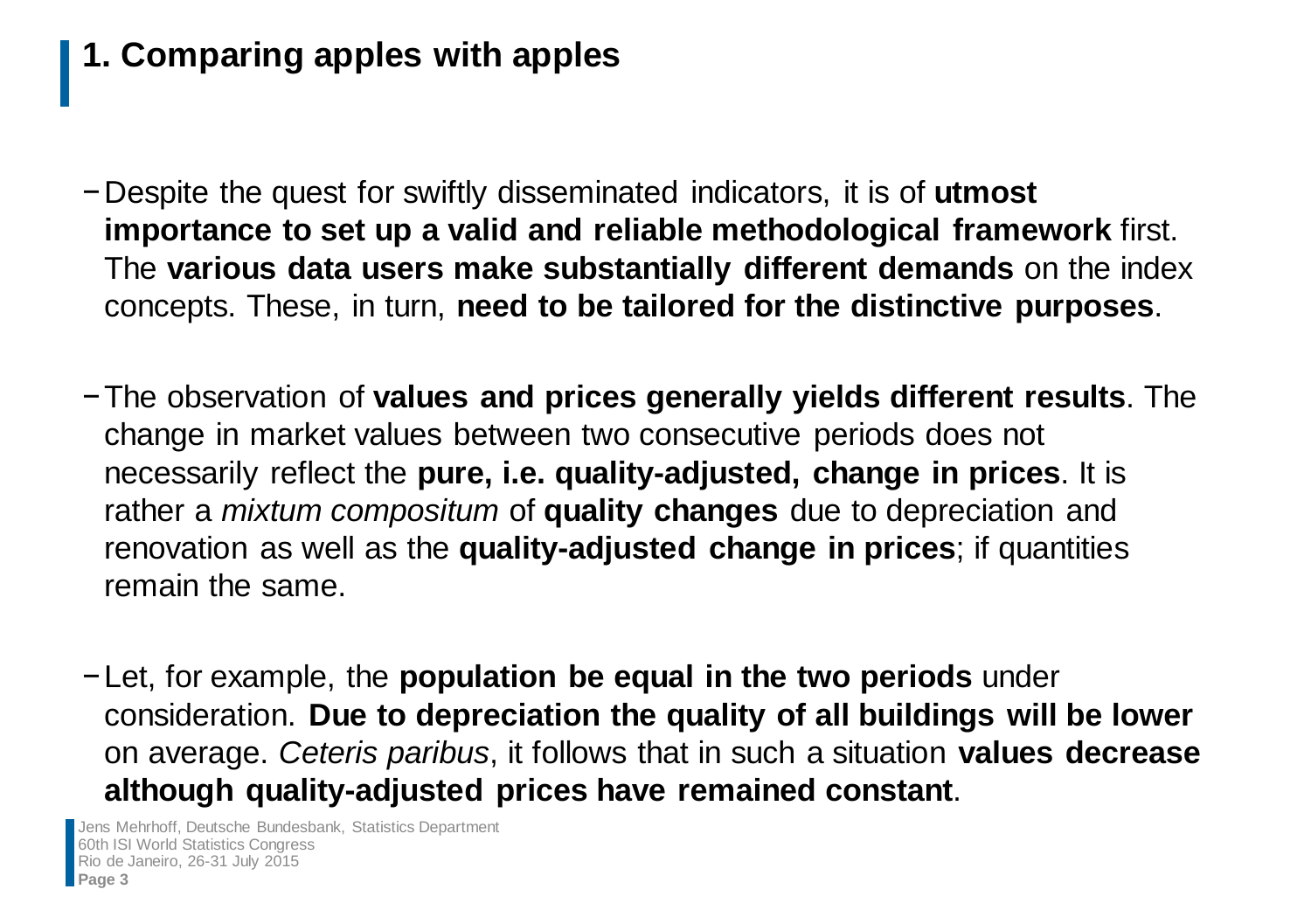## **2. Different approaches to measurement**

- −The **market value provides a nominal measure** for commercial property. If quantities (floor space or lot size in square metres, say) are available, dividing the value in euro by that quantity yields a so-called **unit value in euro per square metre**. Thus, the value can be split up as follows:
- (1) Value = Unit Value x Quantity.
- −However, the unit value in Equation (1) **depends on the quality of the building and not just on floor space, or the location of the lot and not only its size**.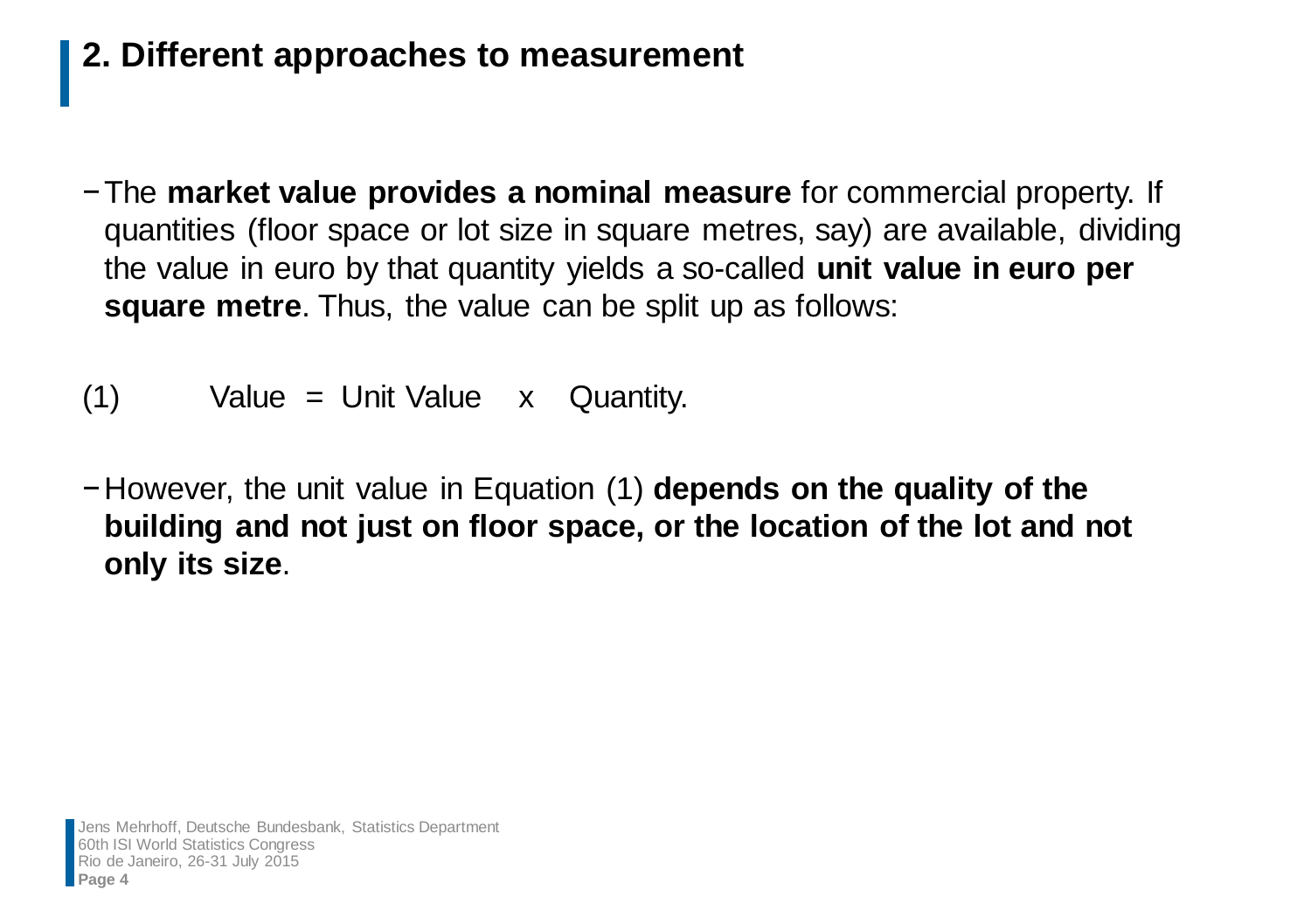## **2. Different approaches to measurement**

- −Since price indices aim for a quality-adjusted indicator **prices here denote a constant quality** *numéraire*.
- −With a hedonic quality adjustment, say, it is possible to decompose the value into a **constant-quality price** and a volume measure that inherits quality changes:

$$
(2) Value = Price x Volume.
$$

−Therefore, an index for property prices in its pure form will reflect **movements in prices that are stripped of quality changes**. The latter are included in the volume as shown in Equation (2).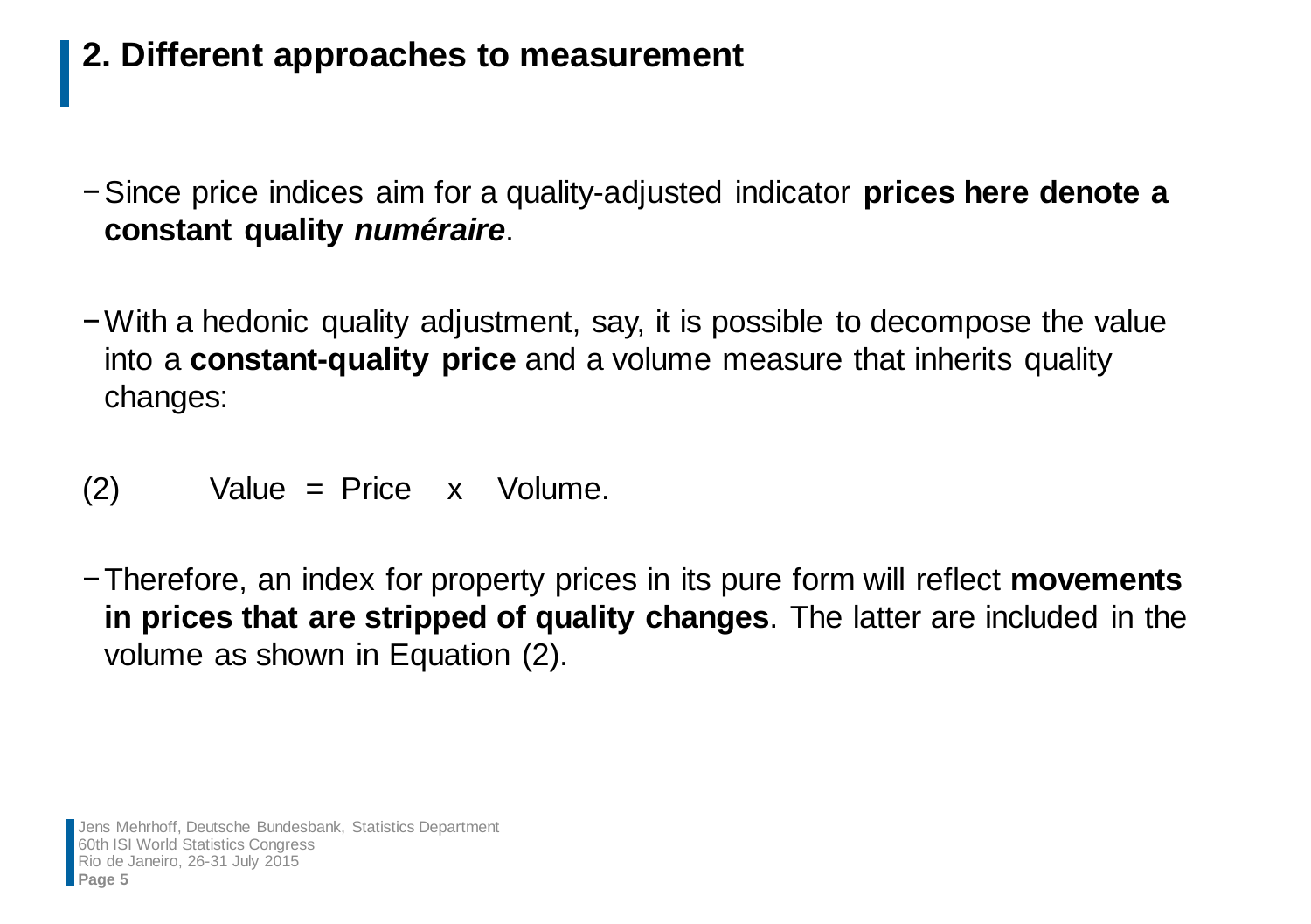## **2. Different approaches to measurement**

−Eventually, the ultimate statistical goal is splitting up the value into a **qualityadjusted price**, the quality component itself and a quantity measure independent of quality:

(3) Value = Price 
$$
\times
$$
 Quality  $\times$  Quantity

−Following Equation (3), the value is obtained via **multiplying the constantquality price of a unit by a dimensionless mark-up (or mark-down) for the desired level of quality and the nominal quantity** of the structure or the land. This **mark-up can reflect characteristics such as the age of the building or its year of construction**.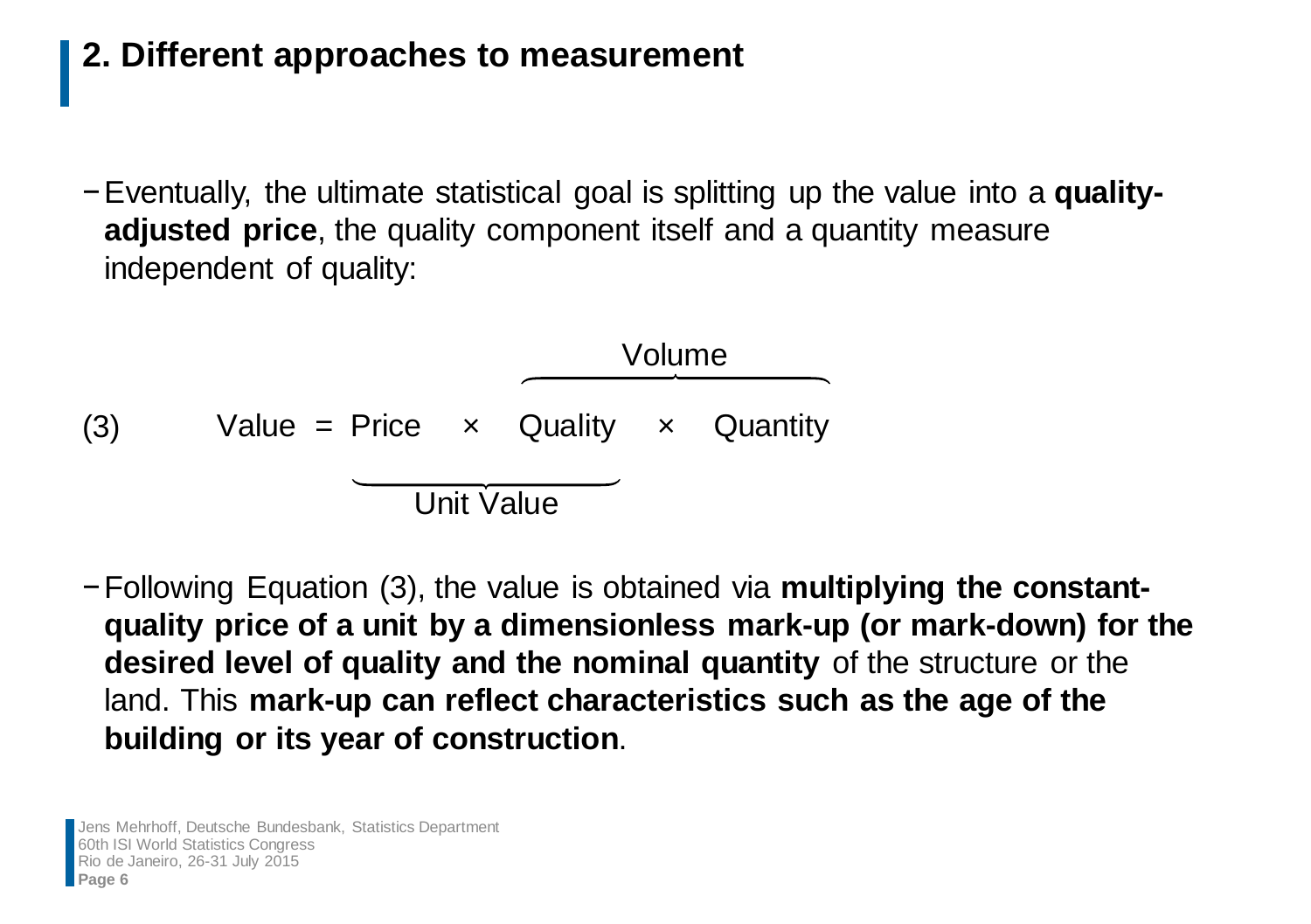## **3. Prices vs. performance indicators**

- −**Investment performance indicators** serve the specific purpose to provide a benchmark for investors and fund managers for commercial property investment portfolios. This is a **very different purpose than measuring the price changes** of commercial property.
- −In order to clarify terminology and concepts we now turn to a definition of the key figures at hand. Departing from a real estate portfolio the **capital growth** (CG) between two periods is defined as:

(4) 
$$
CGt = \frac{Vt - Vt-1 + Receiptst - Expendituret}{Vt-1 + Expendituret},
$$

−where Vt represents the portfolio value at time t. It is therefore the **change in values** plus the sum of capital receipts from sales minus capital expenditures (e.g. for new objects) divided by the capital employed (calculated as the value of the portfolio in period t–1 and capital expenditure in period t).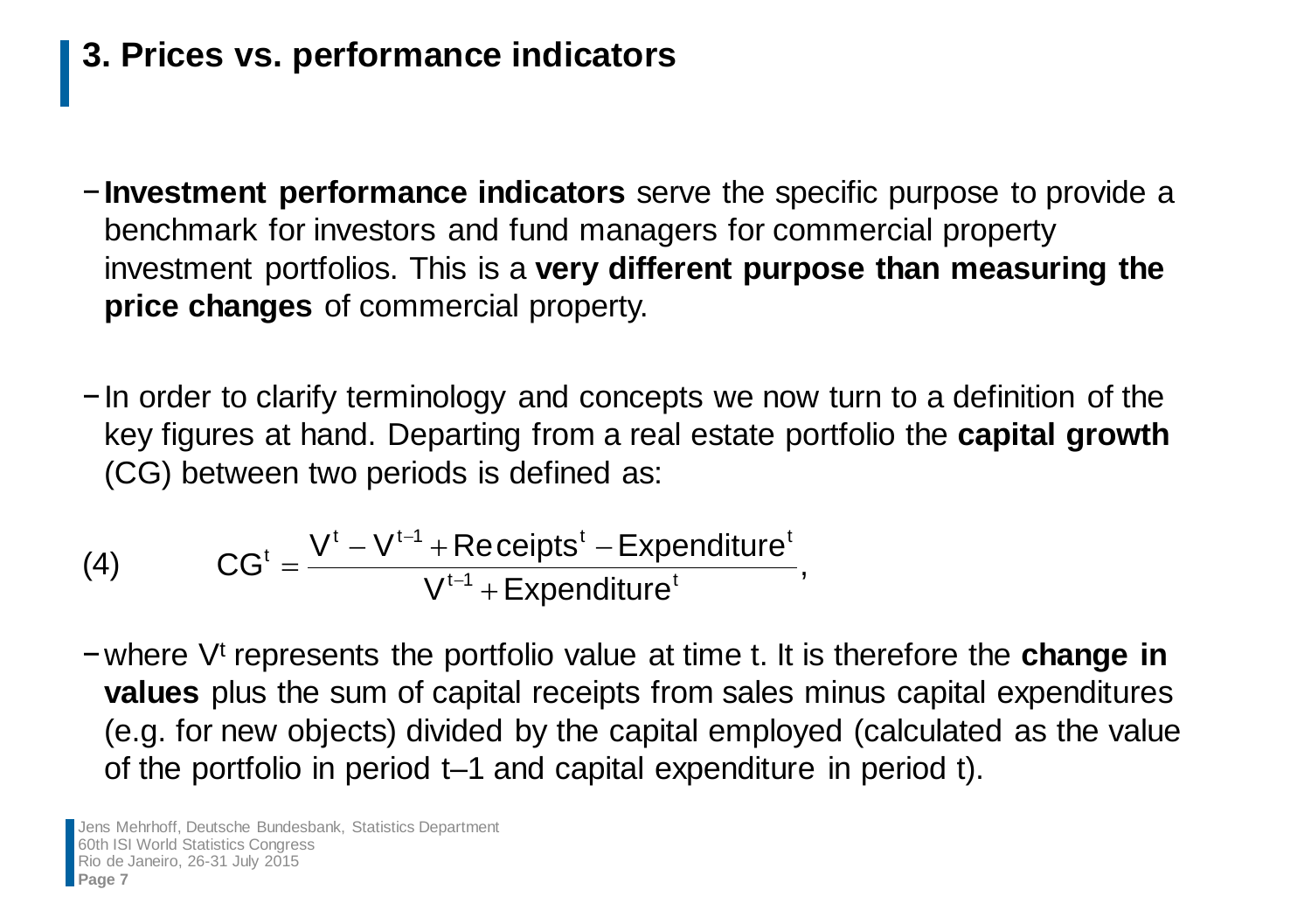#### **3. Prices vs. performance indicators**

−The income return at a given period in time equals the net income, I<sup>t</sup>, divided by the portfolio value at time t–1 (again corrected for capital expenditure in period t):

(5) 
$$
IR^t = \frac{I^t}{V^{t-1} + \text{Expenditure}^t}
$$

−The **total return** (TR) is the sum of the two components:

$$
(6) \hspace{1cm} \text{TR}^t = \text{CG}^t + \text{IR}^t.
$$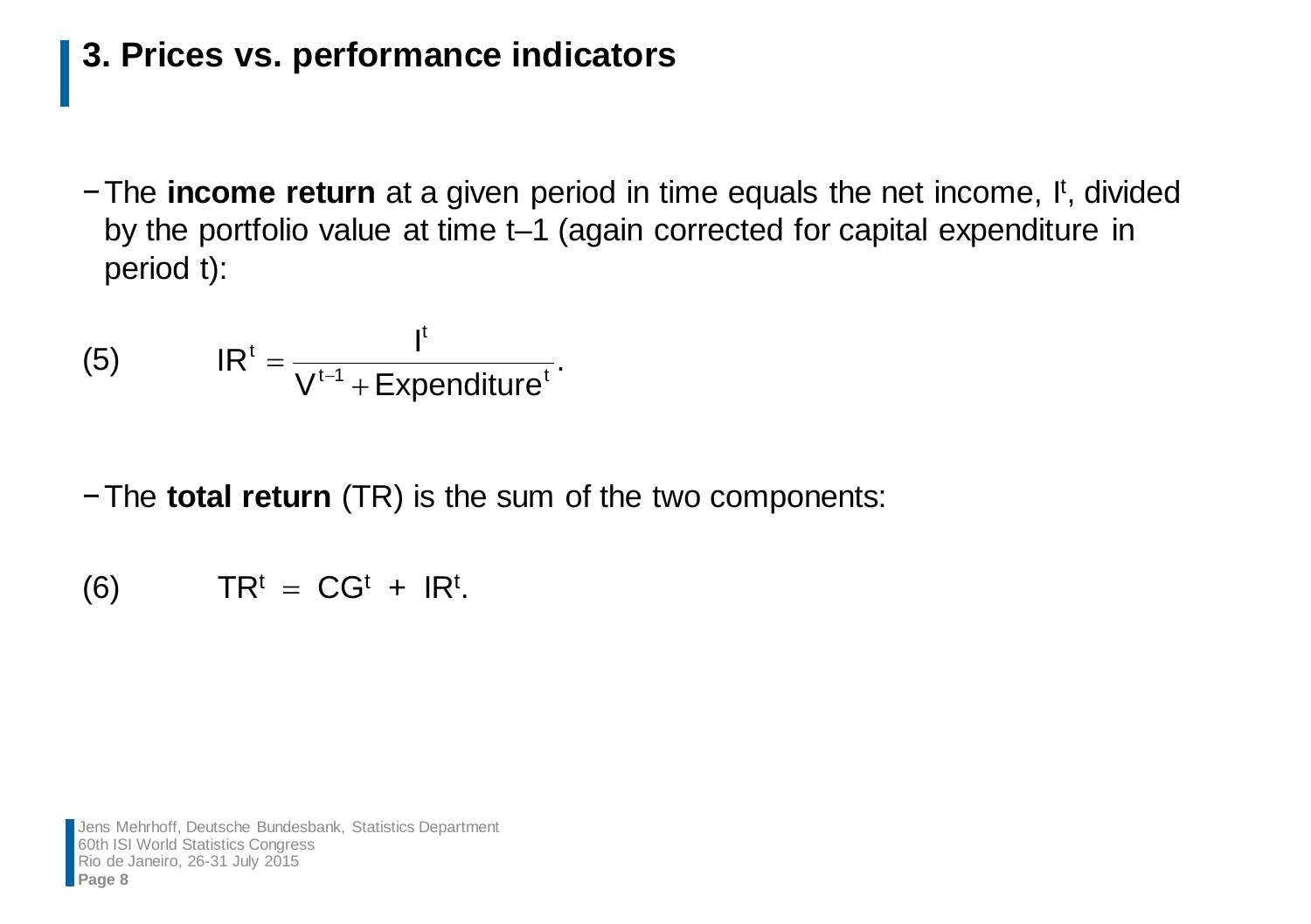## **3. Prices vs. performance indicators**

- −The on-going discussion on commercial property price indicators has brought to light that **different actors in the market have preferences regarding the measurement aim that pole apart**.
- −While a **substantial share of faction is in line with the well-reasoned tradition of official statistics to measure pure price changes, another part of the interest group has suggested performance indicators being most suitable** for tracking the phenomenon at hand. However, **it appears that the pros and cons are not fully understood** yet.
- −Strictly speaking the two "worlds" of **price and performance figures are mutually exclusive**. There is no such thing as performance in the realm of prices; *vice versa*, prices only very indirectly or only partly influence measures such as total return.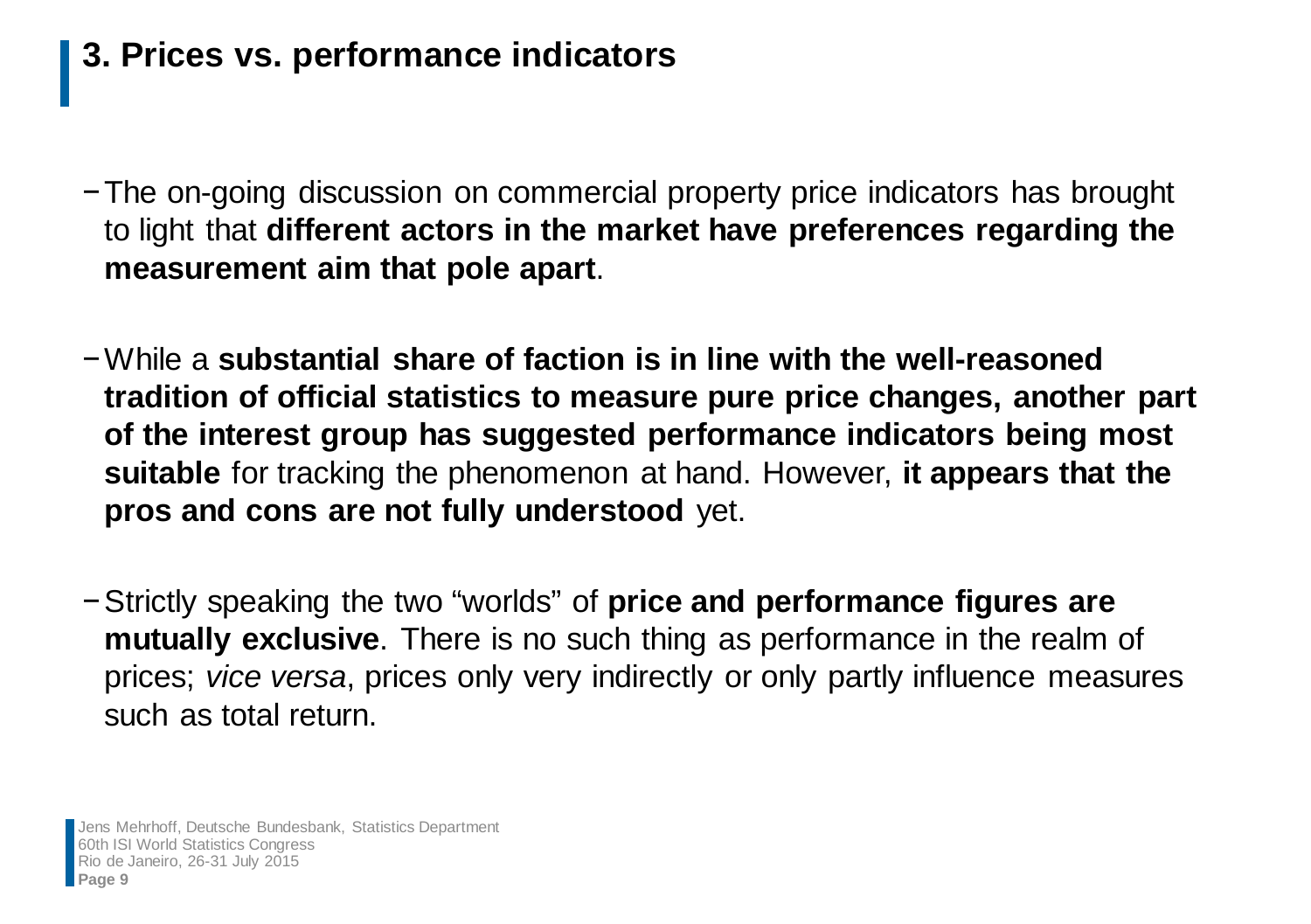- −Next we provide a simplified model which formally treats **prices and performance indicators in a single, unified framework**. This will allow a **better understanding of the links between the two indicators** and, most particularly, the **limitations of performance measurement**.
- −Assume, for the sake of exposition, that no change occurs in the "quantity" component of commercial property. This means that the same objects can be observed over time. This implies that neither new buildings are constructed nor that old objects are demolished.
- −It should be noted that this by no means rules out the cases of **depreciation due to ageing or appreciation in the form of investments in the stock**. This setup establishes the basis for what follows.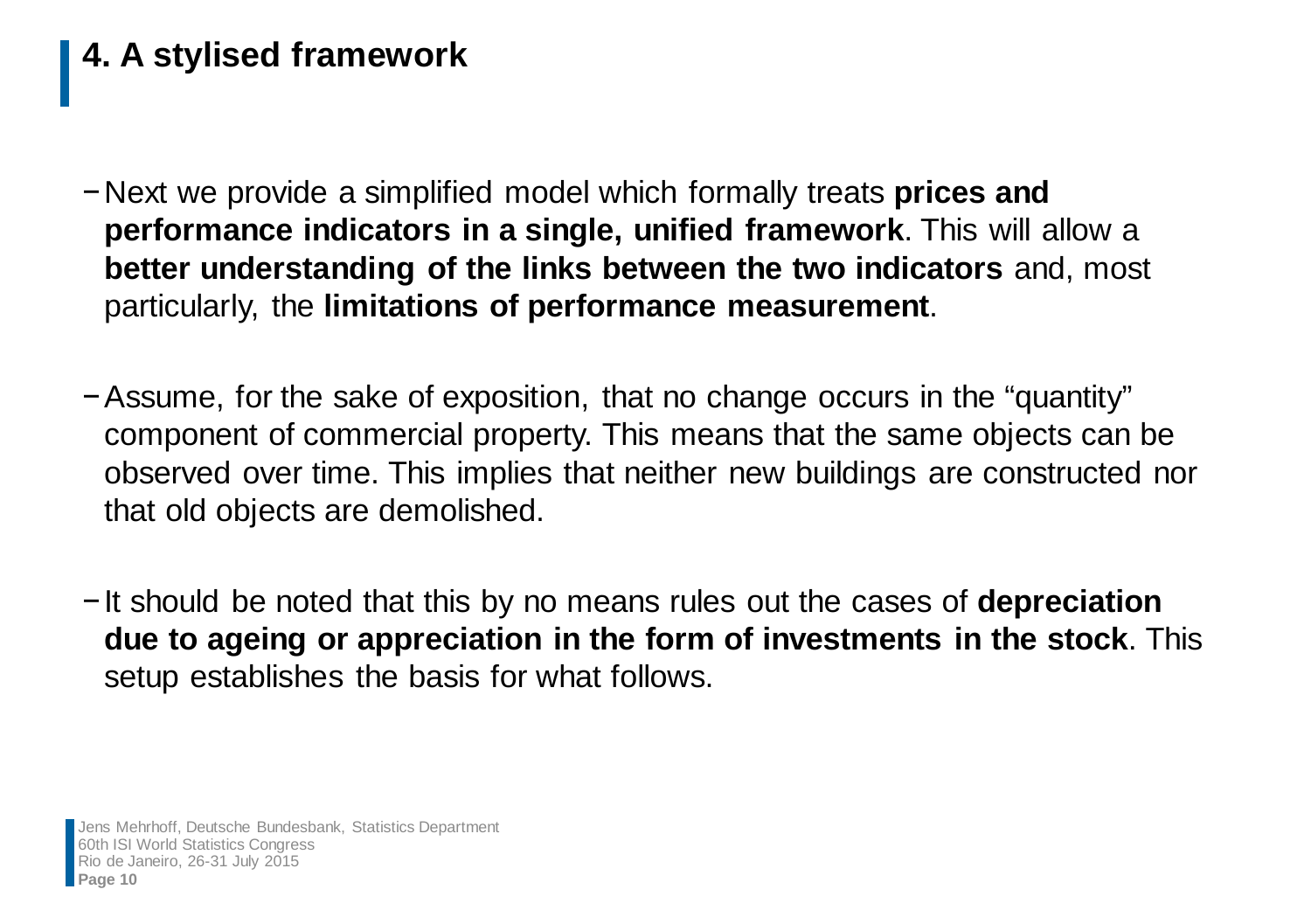−Let Pt be the **price** of a given building at time t – **stripped of any quality change** – and let prices evolve at the time-varying asset inflation rate  $\pi^{\mathrm{t}}$ :

(7) 
$$
P^t = P^{t-1} \times (1 + \pi^t)
$$
.

−On the other hand, **capital values are influenced by quality change in addition to pure price change**. Hence, define the growth of the capital value  $V<sup>t</sup>$  at time t as the difference between price change and net depreciation. The rate d<sup>t</sup> mirrors **depreciation net of appreciation** and, thus, its sign is not necessarily determined *a priori*:

(8) 
$$
V^t = V^{t-1} \times (1 + \pi^t) \times (1 - d^t)
$$
.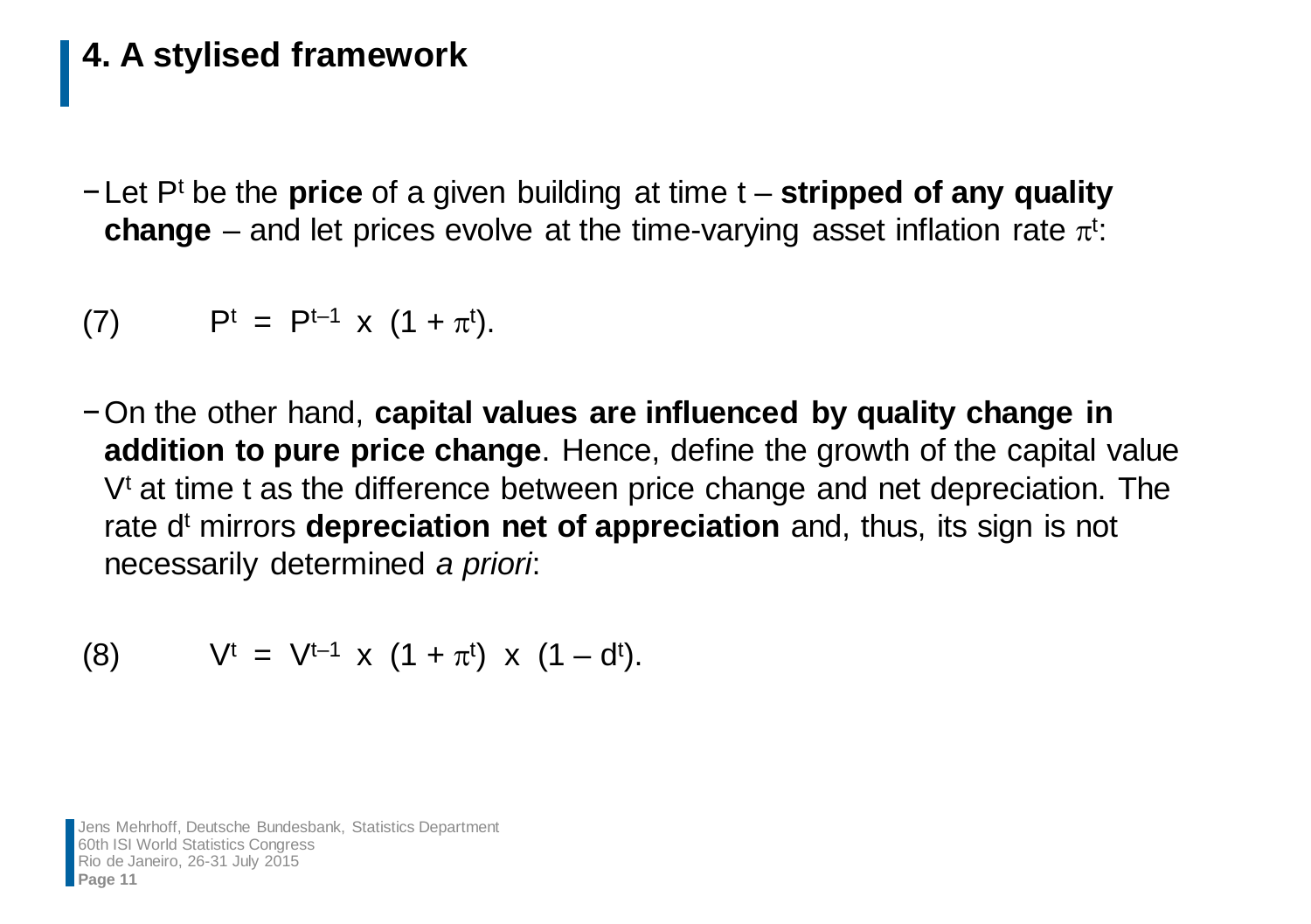−In the long run, the **capital consumption should be amortised**. Accordingly, the cash flow It at time t of an object is linked to its value at time  $t-1$  via the income return r<sup>t</sup>:

$$
(9) \qquad \qquad I^t = V^{t-1} \times r^t.
$$

−It immediately follows that:

$$
(10) \qquad \qquad \mathsf{r}^{\mathsf{t}} = \mathsf{I}^{\mathsf{t}} / \mathsf{V}^{\mathsf{t}-1} = \mathsf{I} \mathsf{R}^{\mathsf{t}}.
$$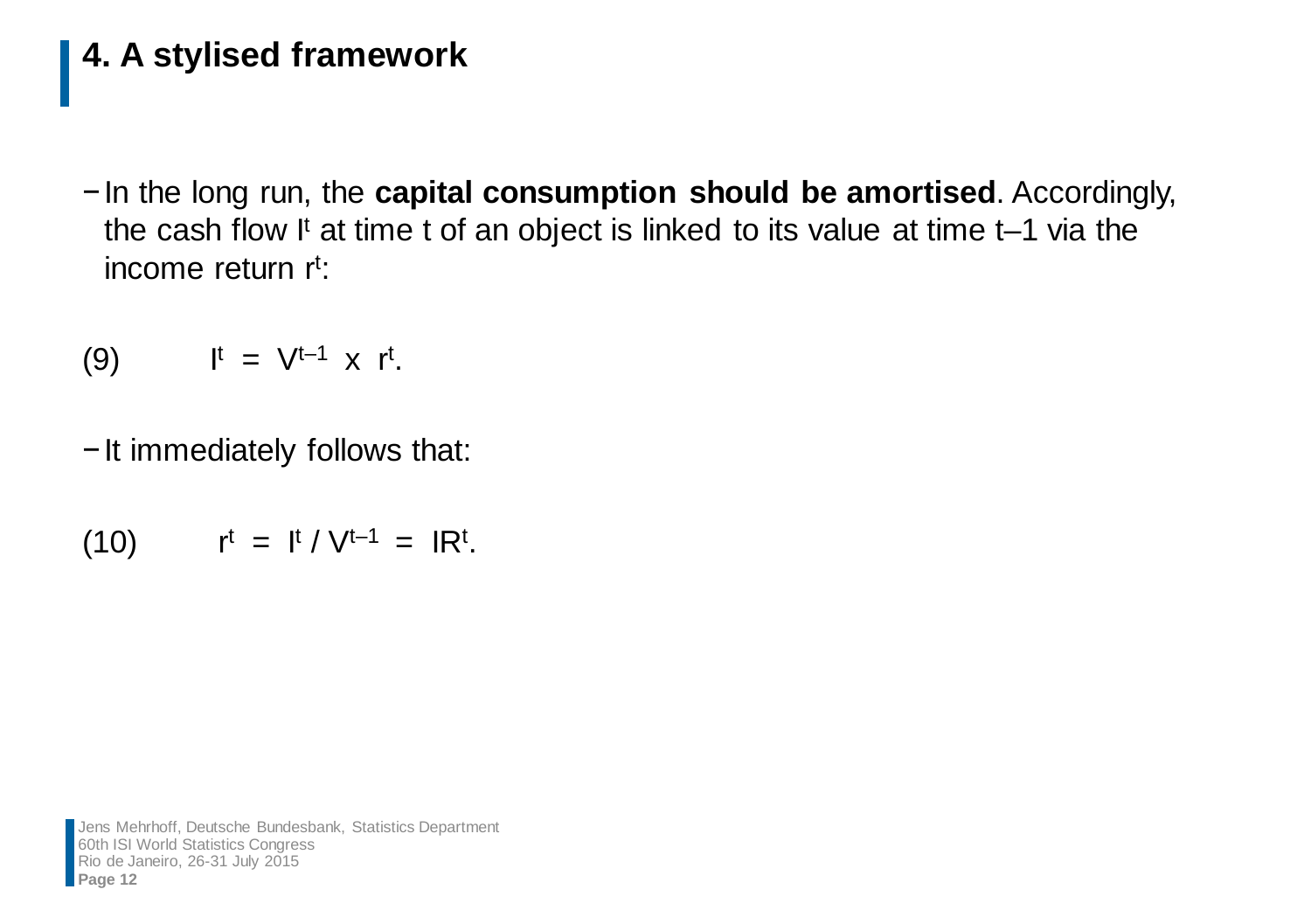$-$  While it is obvious that the price index captures  $\pi$ <sup>t</sup>, what information can be **revealed from performance measures?**

−An index based on the growth of **capital values** (CG) gauges

(11) 
$$
CG^{t} = V^{t} / V^{t-1} - 1 = (1 + \pi^{t}) \times (1 - d^{t}) - 1 \approx \pi^{t} - d^{t}.
$$

−Using capital values, therefore, introduces **quality aspects that, in turn, may lead to a biased measure of pure price change**.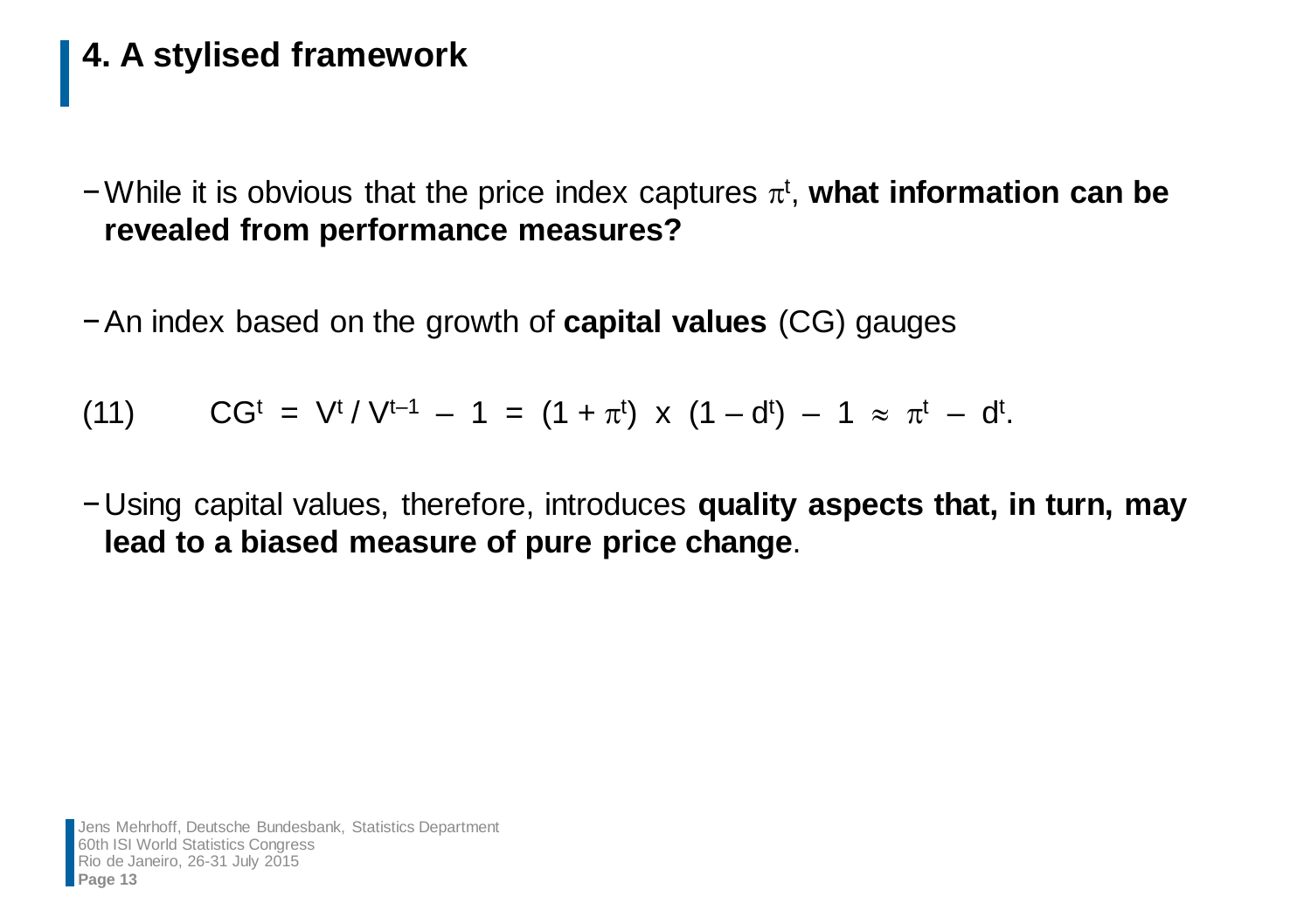−The **total return** (TR) is frequently used to assess the performance of an investment. Since it assumes the **cash flows being reinvested**, the total return is sum of the capital growth (capital gains/losses corrected for expenditures and capital receipts) and the income return:

(12)  $TR<sup>t</sup> = CG<sup>t</sup> + IR<sup>t</sup> = (1 + \pi<sup>t</sup>) \times (1 - d<sup>t</sup>) - 1 + r<sup>t</sup> \approx \pi<sup>t</sup> - d<sup>t</sup> + r<sup>t</sup>.$ 

−Depending on the prevailing circumstances, the **total return can overshoot or undershoot the true price development**. What makes it even worse is its architecture being a **mixture of three independent measures**. This will render it very hard for economic analysts – who are used to price indices – to understand. The picture drawn from **prices and performance indicators can be fundamentally different**. Eventually, this will lead to the **wrong conclusions being drawn for policy making**. Given the importance of the real estate sector for the economy and financial stability, the **stakes at risk are potentially high for experiments**.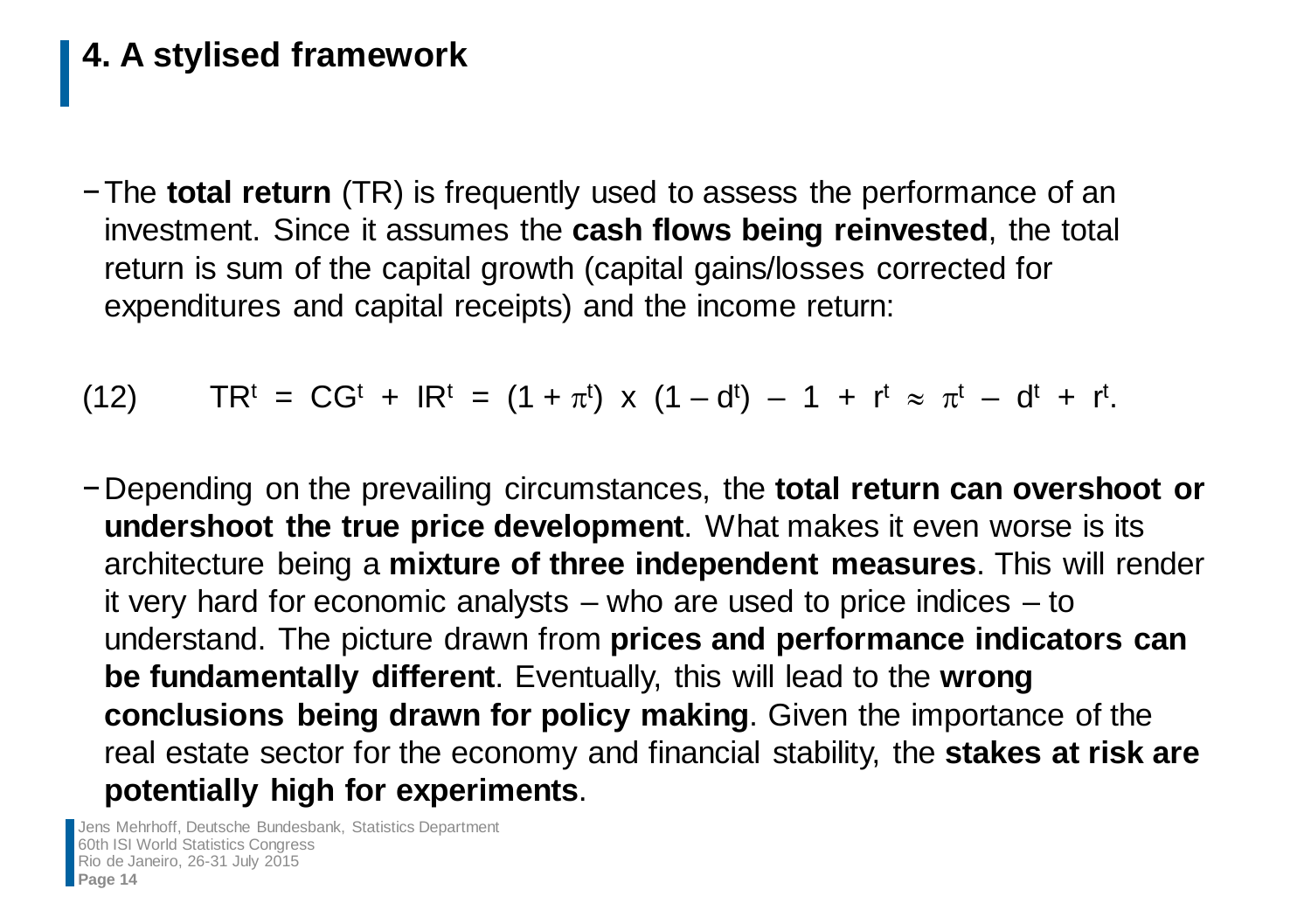| <b>Measurement aim</b> | <b>Aggregate type</b>    | Use for the concept                   |  |
|------------------------|--------------------------|---------------------------------------|--|
| <b>Value</b>           | <b>Transaction-based</b> | Nominal wealth traded on the market   |  |
|                        | Stock-based              | Nominal wealth in the whole economy   |  |
| <b>Price</b>           | <b>Transaction-based</b> | Pure price movements                  |  |
|                        |                          | Deflation                             |  |
|                        | Stock-based              | Pure price movements                  |  |
|                        |                          | <b>Deflation</b>                      |  |
| <b>Volume</b>          | <b>Transaction-based</b> | Real wealth traded on the market      |  |
|                        | Stock-based              | Real wealth in the whole economy      |  |
| Quantity               | <b>Transaction-based</b> | Number of transactions                |  |
|                        | Stock-based              | Physical stock of the economy         |  |
| <b>Performance</b>     | <b>Total Return</b>      | Benchmarking of return on investments |  |
|                        | <b>Cash Flow Return</b>  | Benchmarking of return on investments |  |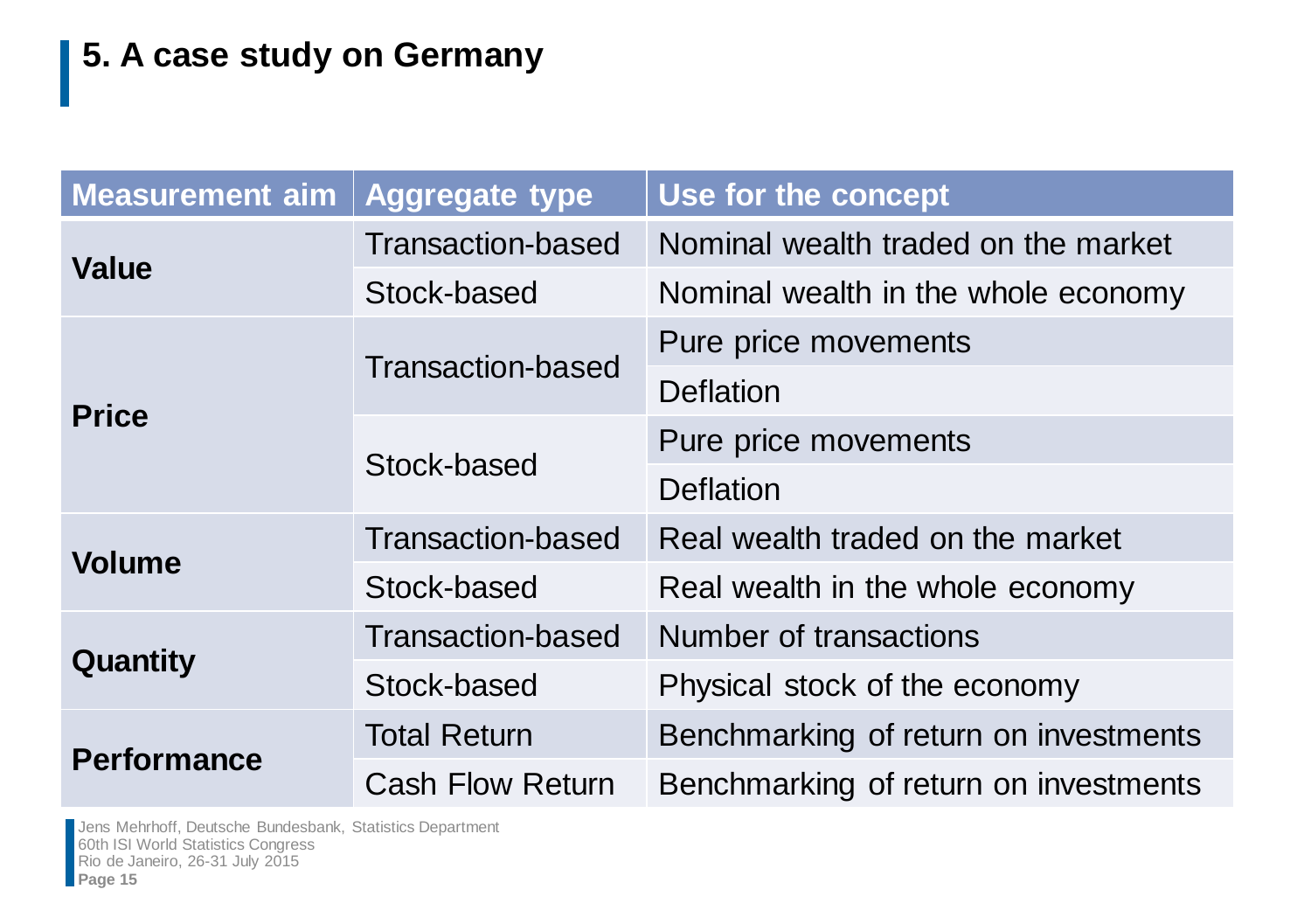|                           | bulwiengesa AG                                 | vdpResearch                             | <b>Jones Lang LaSalle</b><br>(JLL)   | <b>MSCI (IPD)</b>                              |
|---------------------------|------------------------------------------------|-----------------------------------------|--------------------------------------|------------------------------------------------|
| <b>Provider's label</b>   | <b>German Property Index</b>                   | Capital value index                     | Prime Capital Value Index            | <b>Capital Growth Index</b>                    |
| Coverage                  | 127 cities                                     | Germany, roughly<br>40% of market value | 6 major cities,<br>prime segment     | Germany, roughly<br>19% of market value        |
| <b>Quality adjustment</b> | Stratification                                 | Hedonic                                 | Stratification                       | <b>None</b>                                    |
| <b>Property types</b>     | Office,<br>residential,<br>industry,<br>retail | Office,<br>residential,<br>retail       | Office,<br>residential,<br>retail    | Office,<br>residential,<br>industry,<br>retail |
| <b>Aggregation</b>        | Weighted average<br>over regions               | Not applicable                          | Weighted average<br>over cities      | Unweighted average<br>of sample                |
| <b>Frequency</b>          | Annual                                         | Annual/quarterly                        | Quarterly                            | Annual (quarterly)                             |
| <b>Time series start</b>  | 1995 (1990)                                    | 2003/2008                               | 1981                                 | 1996                                           |
| <b>Timeliness</b>         | $t+180$ days                                   | $t + 40$ days                           | $t+15$ days                          | $t + 90$ days                                  |
| <b>Transparency</b>       | Limited                                        | Higher                                  | Limited                              | Lower                                          |
| Origin of data            | Various sources                                | <b>Transactions</b>                     | Various sources                      | Valuations                                     |
| <b>Classification</b>     | Constant-quality price<br>index type           | Constant-quality price<br>index type    | Constant-quality price<br>index type | Chained nominal value<br>index type            |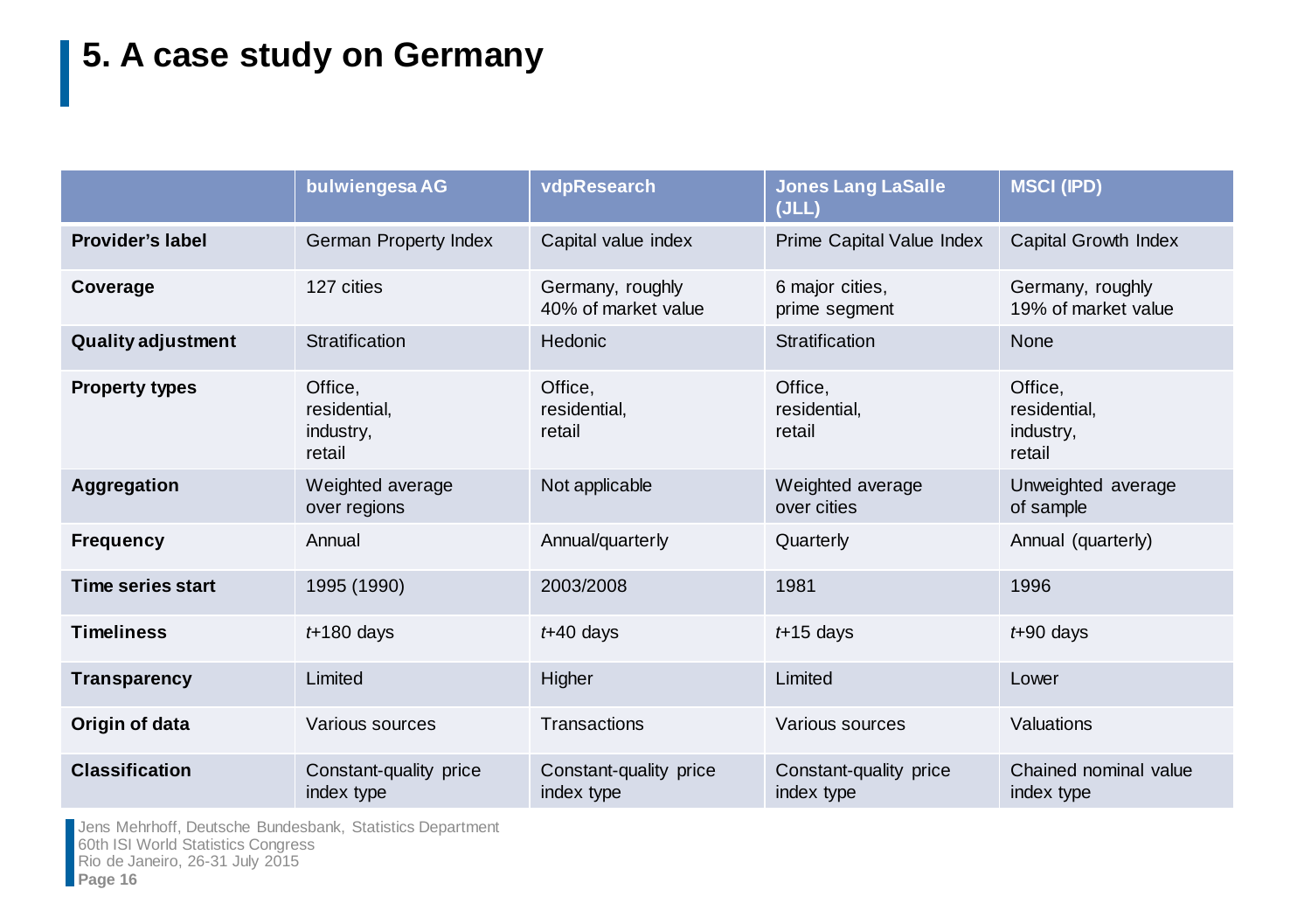#### Price and value indices for office property in Germany

 $2003 = 100$ , annual data, log scale



Sources: bulwiengesa AG, MSCI, JLL and vdp.

Deutsche Bundesbank

S3IN0241B.Chart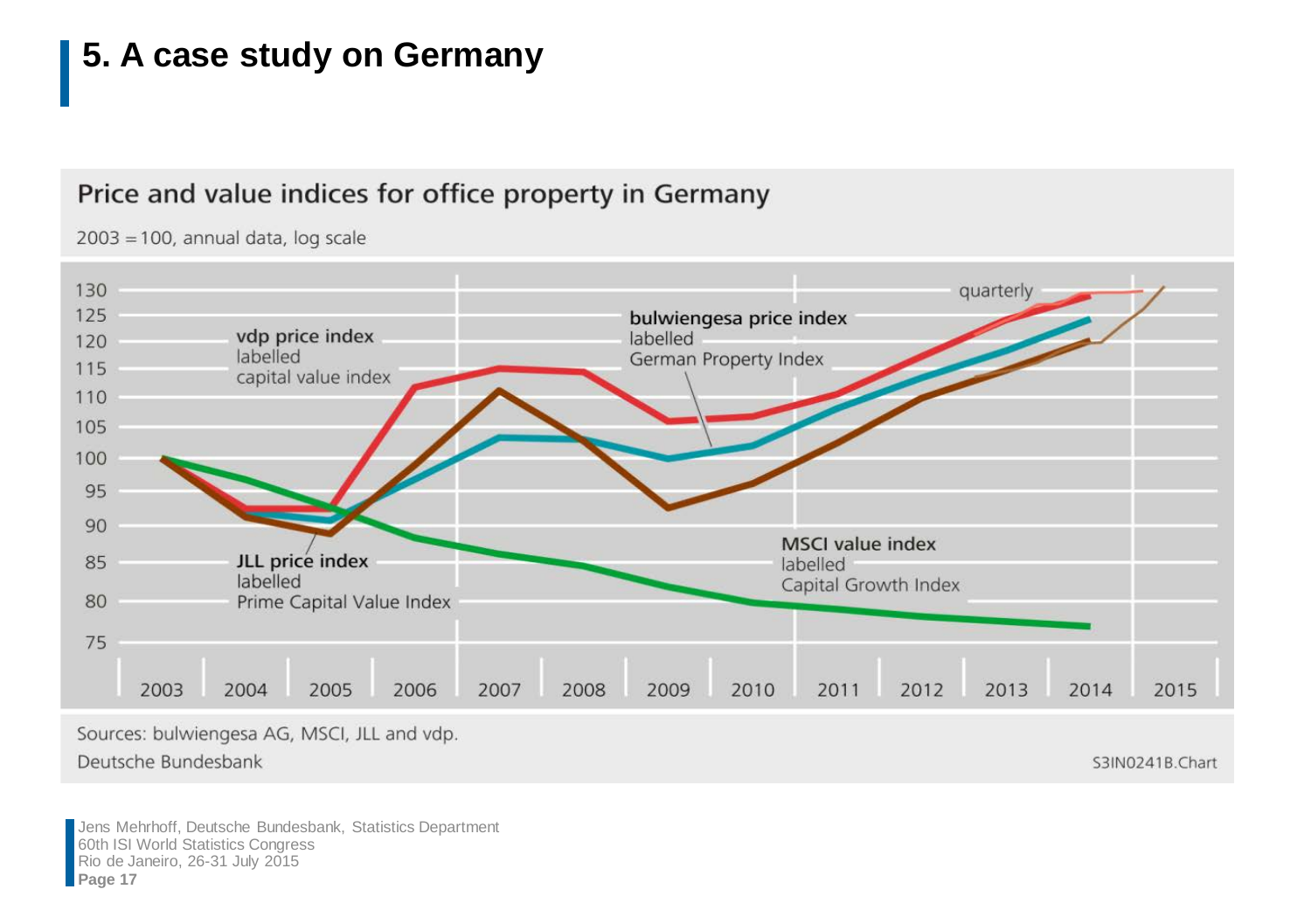- −Evidently, the **capital growth does not reflect pure price movements**, since quality changes (such as depreciation) are not excluded. As a consequence, the same holds for the total return.
- −In order to **grasp the empirical magnitude of conceptual differences** it is possible to solve Equation (11) or (12) for the net depreciation rate  $d<sup>t</sup>$  – provided a measure for the price movement is available. This yields:

(13) 
$$
d^{t} = \frac{\pi^{t} - CG^{t}}{1 + \pi^{t}} = \frac{\pi^{t} - (TR^{t} - r^{t})}{1 + \pi^{t}}.
$$

-The bulwiengesa AG price index offers a measure for  $\pi^t$ . From this calculation we infer that, on average, **office buildings (including land) are depreciated at a net rate of 2.2 per cent a year**; it should be noted that the calculation averages the **net depreciation of the land (being in most cases 0% per definition)** and the net depreciation of the imposed structure.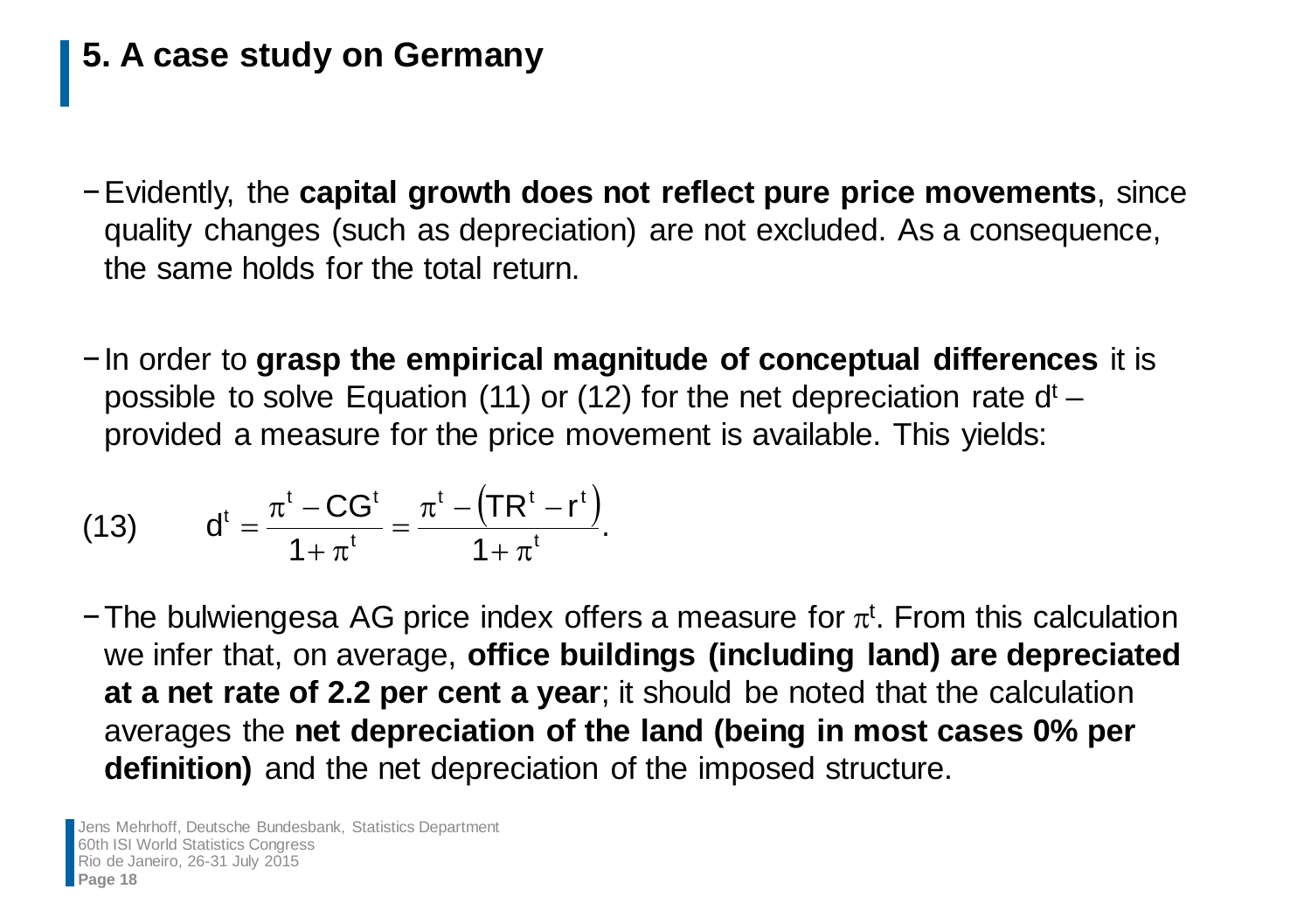#### **6. Lessons learned**

- − The **coverage (regional, type of property and use) varies substantially** for the different indices.
- − **A clear terminology according to statistical concepts**, i.e. a taxonomy of price, unit value, value and volume, **has to be adopted** in order to inform users.
- − **Metadata and index concepts should be disclosed properly** in order to describe available indicators and compare existing sources internationally.
- − The **conceptual approach to CPPIs must not be founded on portfolios** and try excluding capital expenditure as well as capital receipts; it should rather have the **quality-adjusted price as starting point**.
- −We are submitting **data from bulwiengesa AG for office and retail properties** to the ECB for usage in the "*Experimental* Indicators of Commercial Property Prices" on a best effort basis.